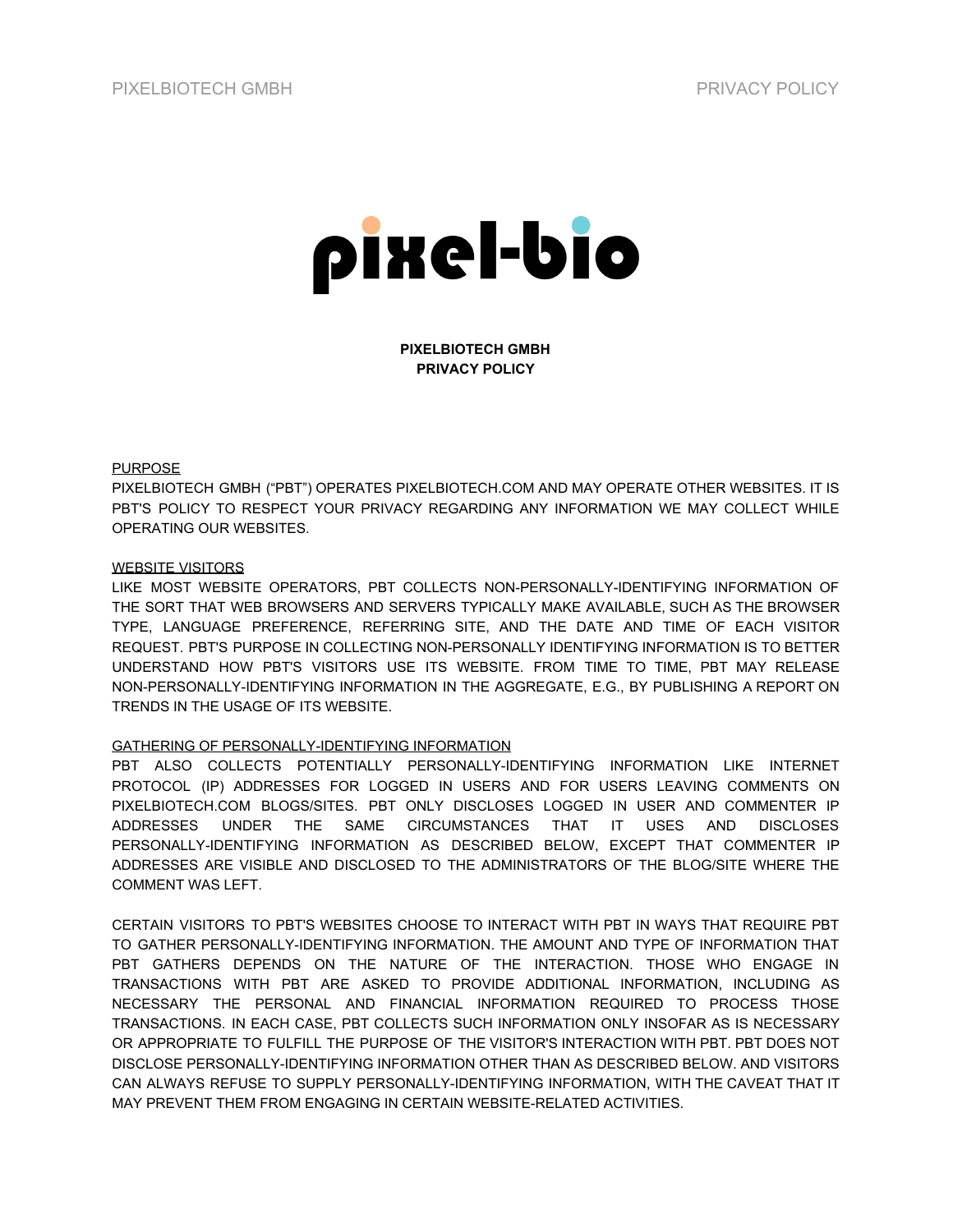# AGGREGATED STATISTICS

PBT MAY COLLECT STATISTICS ABOUT THE BEHAVIOR OF VISITORS TO ITS WEBSITES. PBT MAY DISPLAY THIS INFORMATION PUBLICLY OR PROVIDE IT TO OTHERS. HOWEVER, PBT DOES NOT DISCLOSE PERSONALLY-IDENTIFYING INFORMATION OTHER THAN AS DESCRIBED BELOW.

### PROTECTION OF CERTAIN PERSONALLY-IDENTIFYING INFORMATION

PBT DISCLOSES POTENTIALLY PERSONALLY-IDENTIFYING AND PERSONALLY-IDENTIFYING INFORMATION ONLY TO THOSE OF ITS EMPLOYEES, CONTRACTORS AND AFFILIATED ORGANIZATIONS THAT (I) NEED TO KNOW THAT INFORMATION IN ORDER TO PROCESS IT ON PBT'S BEHALF OR TO PROVIDE SERVICES AVAILABLE AT PBT'S WEBSITES, AND (II) THAT HAVE AGREED NOT TO DISCLOSE IT TO OTHERS. SOME OF THOSE EMPLOYEES, CONTRACTORS AND AFFILIATED ORGANIZATIONS MAY BE LOCATED OUTSIDE OF YOUR HOME COUNTRY; BY USING PBT'S WEBSITES, YOU CONSENT TO THE TRANSFER OF SUCH INFORMATION TO THEM. PBT WILL NOT RENT OR SELL POTENTIALLY PERSONALLY-IDENTIFYING AND PERSONALLY-IDENTIFYING INFORMATION TO ANYONE. OTHER THAN TO ITS EMPLOYEES, CONTRACTORS AND AFFILIATED ORGANIZATIONS, AS DESCRIBED ABOVE, PBT DISCLOSES POTENTIALLY PERSONALLY-IDENTIFYING AND PERSONALLY-IDENTIFYING INFORMATION ONLY IN RESPONSE TO A SUBPOENA, COURT ORDER OR OTHER GOVERNMENTAL REQUEST, OR WHEN PBT BELIEVES IN GOOD FAITH THAT DISCLOSURE IS REASONABLY NECESSARY TO PROTECT THE PROPERTY OR RIGHTS OF PBT, THIRD PARTIES OR THE PUBLIC AT LARGE. IF YOU ARE A REGISTERED USER OF AN PBT WEBSITE AND HAVE SUPPLIED YOUR EMAIL ADDRESS, PBT MAY OCCASIONALLY SEND YOU AN EMAIL TO TELL YOU ABOUT NEW FEATURES, SOLICIT YOUR FEEDBACK, OR JUST KEEP YOU UP TO DATE WITH WHAT'S GOING ON WITH PBT AND OUR PRODUCTS. IF YOU SEND US A REQUEST (FOR EXAMPLE VIA EMAIL OR VIA ONE OF OUR FEEDBACK MECHANISMS), WE RESERVE THE RIGHT TO PUBLISH IT IN ORDER TO HELP US CLARIFY OR RESPOND TO YOUR REQUEST OR TO HELP US SUPPORT OTHER USERS. PBT TAKES ALL MEASURES REASONABLY NECESSARY TO PROTECT AGAINST THE UNAUTHORIZED ACCESS, USE, ALTERATION OR DESTRUCTION OF POTENTIALLY PERSONALLY-IDENTIFYING AND PERSONALLY-IDENTIFYING INFORMATION.

# **COOKIES**

A COOKIE IS A STRING OF INFORMATION THAT A WEBSITE STORES ON A VISITOR'S COMPUTER, AND THAT THE VISITOR'S BROWSER PROVIDES TO THE WEBSITE EACH TIME THE VISITOR RETURNS. PBT USES COOKIES TO HELP PBT IDENTIFY AND TRACK VISITORS, THEIR USAGE OF PBT WEBSITE, AND THEIR WEBSITE ACCESS PREFERENCES. PBT VISITORS WHO DO NOT WISH TO HAVE COOKIES PLACED ON THEIR COMPUTERS SHOULD SET THEIR BROWSERS TO REFUSE COOKIES BEFORE USING PBT'S WEBSITES, WITH THE DRAWBACK THAT CERTAIN FEATURES OF PBT'S WEBSITES MAY NOT FUNCTION PROPERLY WITHOUT THE AID OF COOKIES.

# BUSINESS TRANSFERS

IF PBT, OR SUBSTANTIALLY ALL OF ITS ASSETS, WERE ACQUIRED, OR IN THE UNLIKELY EVENT THAT PBT GOES OUT OF BUSINESS OR ENTERS BANKRUPTCY, USER INFORMATION WOULD BE ONE OF THE ASSETS THAT IS TRANSFERRED OR ACQUIRED BY A THIRD PARTY. YOU ACKNOWLEDGE THAT SUCH TRANSFERS MAY OCCUR, AND THAT ANY ACQUIRER OF PBT MAY CONTINUE TO USE YOUR PERSONAL INFORMATION AS SET FORTH IN THIS POLICY.

# ADVERTISING

ADS APPEARING ON ANY OF OUR WEBSITES MAY BE DELIVERED TO USERS BY ADVERTISING PARTNERS, WHO MAY SET COOKIES. THESE COOKIES ALLOW THE AD SERVER TO RECOGNIZE YOUR COMPUTER EACH TIME THEY SEND YOU AN ONLINE ADVERTISEMENT TO COMPILE INFORMATION ABOUT YOU OR